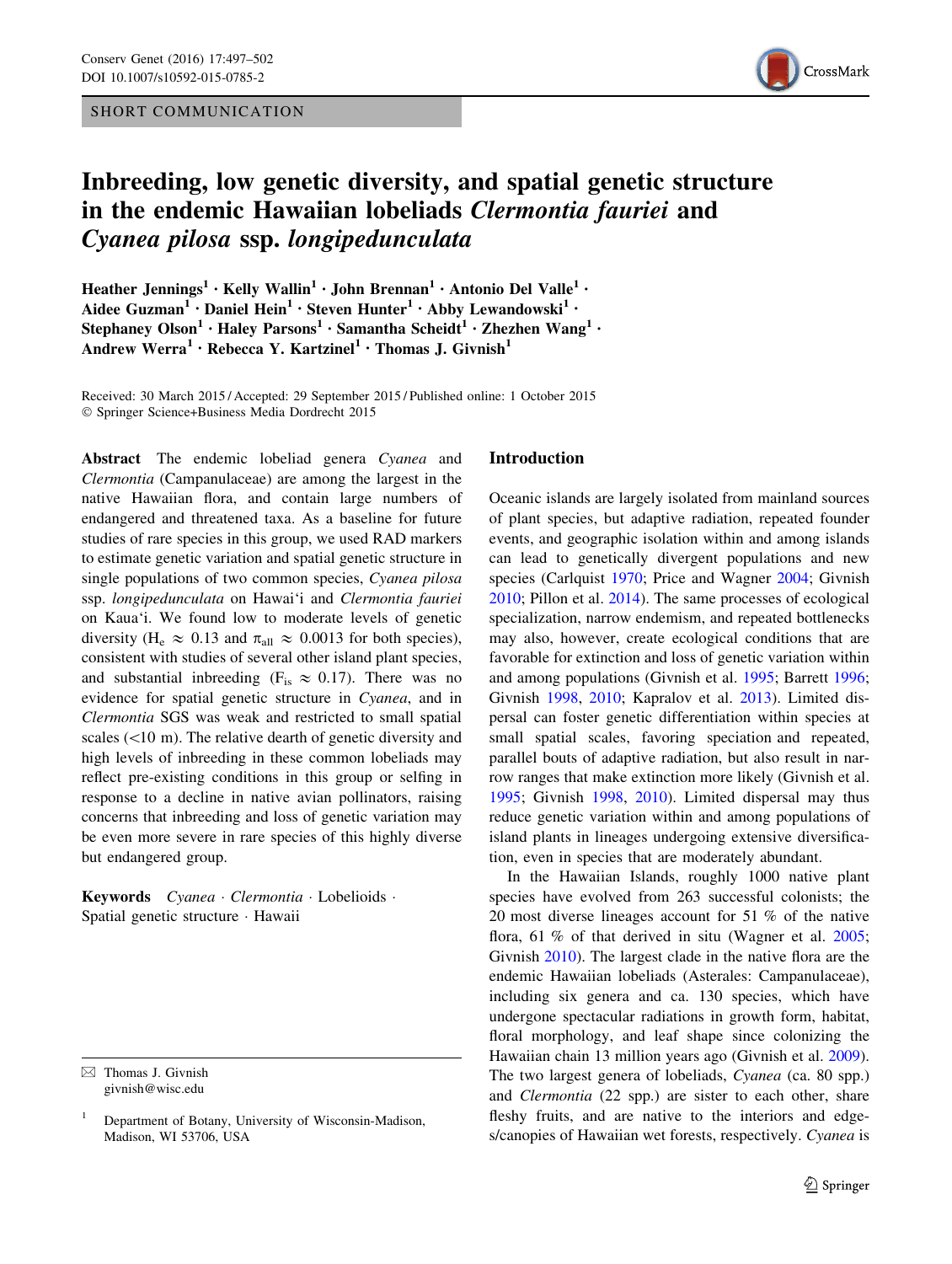the largest genus in the native flora and contains more endangered and extinct species than any plant genus native to the US (Center for Plant Conservation [2015\)](#page-4-0). Givnish et al. [\(1995\)](#page-5-0) hypothesized that understory groups with fleshy fruits, like Cyanea, may have limited dispersal due to reliance on understory birds, which are relatively sedentary (Diamond et al. [1976](#page-4-0); Moore et al. [2008;](#page-5-0) Burney and Brumfield [2009](#page-4-0)). Such plant groups often do speciate extensively (Givnish [1998,](#page-5-0) [2010](#page-5-0); Smith [2001](#page-5-0)), and in one such group, Psychotria (Rubiaceae), genetic differentiation within species does occur at small spatial scales, from roughly 10–100 m (Theim et al. [2014\)](#page-5-0). By comparison, forest-edge birds are often more mobile, so that dependence on them for seed dispersal may lead to less spatial genetic structure.

In this study, we use restriction-associated DNA (RAD) sequencing to assess genetic diversity and spatial genetic structure (SGS) in two common Hawaiian lobeliads: C. pilosa ssp. longipedunculata, native to wet forest understories on windward Mauna Loa and Kilauea on Hawai'i, and Clermontia fauriei, native to wet forest edges and gaps in the Alaka'i Swamp atop Kaua'i. Our underlying hypothesis is that understory C. pilosa would exhibit greater SGS than the edge-dwelling C. fauriei. These data are among the first generated for Hawaiian plants using next-generation sequencing, and add to a small but growing number of studies of the population genetics of native Hawaiian plants (e.g., Gemmill et al. [1998](#page-5-0); Marr and Bohm [1999;](#page-5-0) Friar et al. [2000;](#page-4-0) Morden and Gregoritza [2005](#page-5-0)).

# Methods

#### Study species and sites

Cyanea pilosa ssp. longipendiculata (Rock) Lammers is a 1-m tall treelet endemic to the Big Island of Hawai'i. C. fauriei H. Lév. is a 2- to 3-m tall shrub, endemic to Kaua'i. Both lobeliads have fleshy fruits and small flowers visited by honeycreepers and various introduced birds. Cyanea is typically found in densely shaded understories, while Clermontia is found in open woodlands and forest edges and gaps. Neither is considered endangered or threatened, and indeed are among the most common species of Hawaiian lobeliads remaining. We studied C. pilosa in the 'Ola'a Small Tract of Hawaii Volcanoes National Park, in a wet forest (ca. 2900 mm rainfall/year) over young (ca. 300 year) volcanic ash at 1400 m elevation, densely shaded by native tree ferns (Cibotium glaucum) with scattered individuals of Metrosideros polymorpha persisting from a bout of displacement canopy dieback several decades previously (Stratton [1996\)](#page-5-0). We studied C. fauriei in the Na Pali Kona Reserve, mainly to the west of the Pihea Trail near its intersection with the Alaka'i Swamp Trail, in wet forest (ca. 3500 mm rainfall/year) over old (4.1 My) shield volcanoes at 1400 m elevation, shaded by a low, open canopy of Metrosideros likely to have been disturbed by Hurricanes Iwa (1982) and Iniki (1992) (Fig. [1\)](#page-2-0). Four parallel transects were run at regular intervals in a relatively flat, spatially uniform portion of the 'Ola'a Tract, while two long transects were run along a narrow ridge supporting *C. fauriei*, flanked by a bog and a steep dropoff, at Na Pali Kona. In both instances, all plants of the focal species within ca. 10 m of the study transects were sampled, although not all plants were successfully genotyped (see Results).

### Tissue sampling

Leaf samples of both species were collected in late May and early June 2014. Cyanea was sampled along six parallel transects ca. 125 m long and 25 to 50 m apart. Clermontia was sampled along two transects paralleling the Pihea and Alaka'i Swamp trails near their intersection. From each individual sampled, we collected a  $2.5 \text{ cm}^2$ tissue sample from one fully expanded, undamaged leaf. Samples were wiped with alcohol prep pads to remove surface contaminants, and dried and stored on silica gel at room temperature until use. Locations of sampled plants were measured using a handheld GPS unit (Garmin) or calculated based on distance and compass bearings from central GPS-located points using a precision compass and laser rangefinder (Laser Technologies, Inc.). All locations were converted to universal transverse Mercator (UTM) coordinates.

#### Library preparation and sequencing

Genomic DNA was isolated from tissue samples using the DNeasy 96 Plant Kit (Qiagen) following the manufacturer's instructions. DNA was prepared for sequencing using the double-digest RAD (ddRAD) protocol described by Peterson et al. [\(2012](#page-5-0)). Briefly, individual samples were digested with HindIII and HpaII, labeled with unique barcodes, pooled, and size-selected for fragments between 350 and 700 bp. The resulting library was sequenced on a single flowcell of the Illumina HiSEq 2500 platform in rapid run mode to generate single-end, 100 bp reads. Following removal of adapter-contaminated sequences using Cutadapt (Martin [2011\)](#page-5-0), samples were demultiplexed using the process\_radtags program in Stacks v1.09 (Catchen et al. [2013](#page-4-0)), which also excluded low-quality reads and reads with uncalled bases. SNPs were called separately for each species, using the denovo\_map program in Stacks v1.27 with a minimum stack depth parameter  $m = 3$ , maximum distance between stacks  $M = 3$ , and a maximum distance between catalog loci  $n = 2$ . Only one SNP per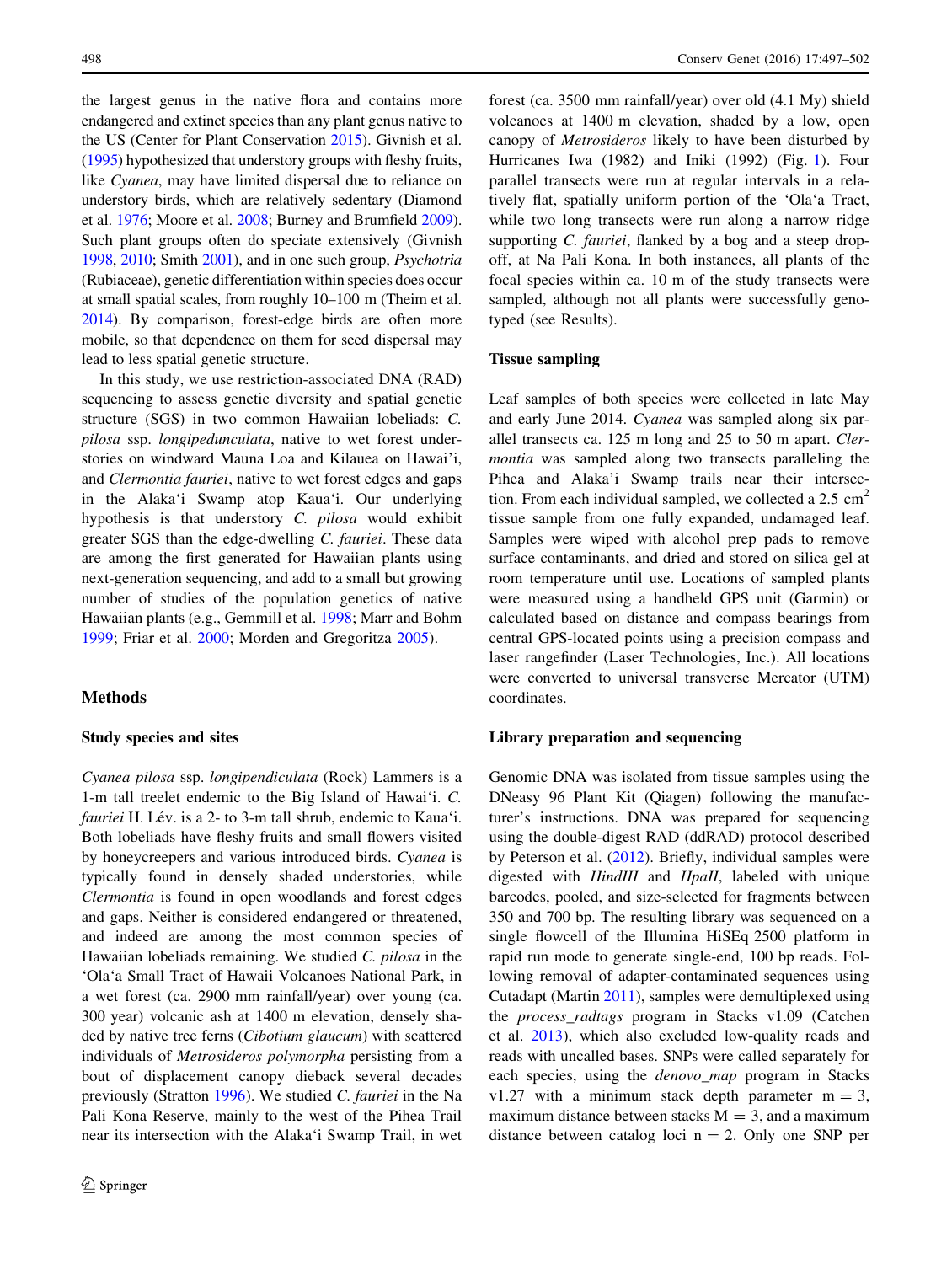<span id="page-2-0"></span>Fig. 1 Maps of the study populations of Cyanea pilosa ssp. longipedunculata at the 'Ola'a Tract on Hawai'i (above) and of Clermontia fauriei along the Alaka'i and Pihea Trails on Kaua'i (below). Each dot represents a sampled individual. Individuals were sampled along four transects perpendicular to Wright Road in the 'Ola'a Tract, and within 10 m of two boardwalks in the Alaka'i Swamp



RAD locus was exported for analysis (–write\_single\_snp flag in the populations program).

## Population genetic analysis

Expected heterozygosity (H<sub>e</sub>), observed heterozygosity  $(H<sub>o</sub>)$ , and inbreeding coefficient  $(F<sub>is</sub>)$  were calculated for each species in Stacks v1.27. Nucleotide diversities were calculated for the bases containing the SNPs themselves  $(\pi_{\text{sup}})$  and for all RAD tag positions surveyed  $(\pi_{all})$ . To assess SGS, spatial autocorrelation analysis was performed in SPAGeDi v1.4 (Hardy and Vekemans [2002\)](#page-5-0) by calculating the average kinship coefficient  $F$  (Loiselle et al., 1995) for all pairs of individuals within 5 m (Clermontia only) or 10 m (Clermontia and Cyanea) distance classes, with tests of significance based on 20,000 permutations. Sp, a measure of SGS intensity (Vekemans and Hardy [2004](#page-5-0)), was calculated as  $Sp = -b_F/(1 - F_{(1)})$ , where  $b_F$  is the slope of the regression of kinship on ln(distance) and  $F_{(1)}$  is the average kinship of the first distance class.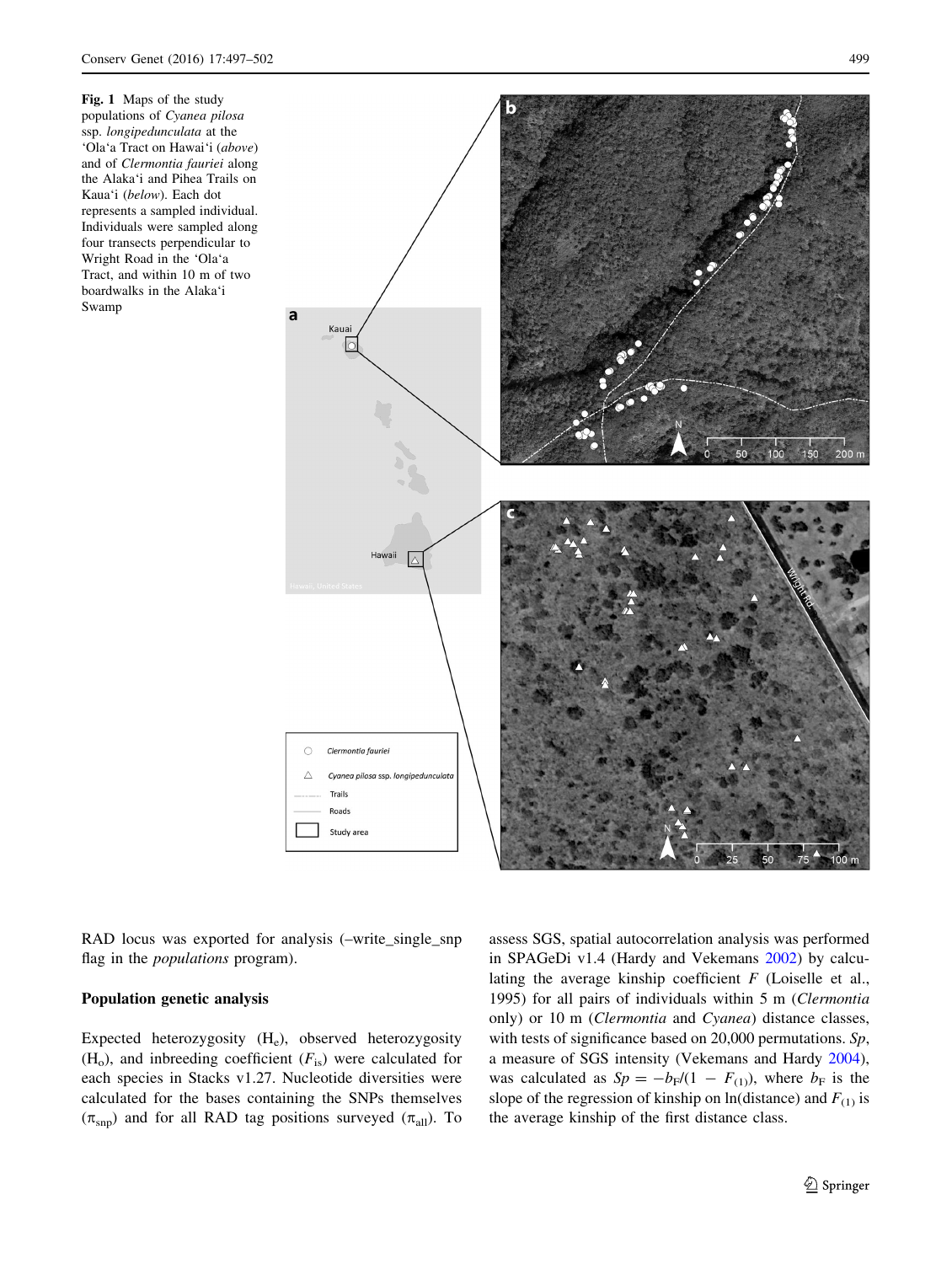## <span id="page-3-0"></span>**Results**

Sequencing produced 186,939,767 reads, 139,555,292 of which remained after cleaning and demultiplexing. Lowcoverage samples were dropped, and loci were filtered to retain only biallelic loci with 25 % or less missing data and a minimum minor allele count of 2 to ensure that sequencing error was not misidentified as a SNP. The final dataset contained 40 individuals genotyped at 406 SNP loci for Cyanea and 80 individuals genotyped at 655 loci for Clermontia.

Population genetic statistics were similar for both species (Table 1). Diversity was moderately low (e.g.  $H_e = 0.127$  for *Clermontia* and 0.138 for *Cyanea*;  $\pi_{\text{all}} = 0.0014$  for *Clermontia* and 0.0012 for *Cyanea*). There was evidence for substantial inbreeding  $(F_{is} = 0.167)$ for Clermontia and 0.182 for Cyanea). SGS intensity measured as Sp was nearly zero for both species, indicating negligible spatial genetic structure (Table 1);  $b_F$  and thus Sp for Cyanea did not differ significantly from zero based on a t-test ( $b_F = 0.00165 \pm 0.00139$  SE). Autocorrelation analysis showed weak but significant SGS in Clermontia for interplant distances less than 5 and 10 m, and no significant SGS in Cyanea (Fig. 2).

# Discussion

Givnish et al. [\(1995](#page-5-0), [2009](#page-5-0)) proposed that speciation should proceed more rapidly in species dependent on understory birds for seed dispersal, which are more sedentary and less likely to cross habitat barriers than birds native to forest edges and gaps. Support for this hypothesis comes from Smith ([2001\)](#page-5-0), who found that genera with fleshy fruits have more species than sister genera with capsular fruits among Neotropical understory plants, and from Theim et al. [\(2014](#page-5-0)), who found that four fleshy-fruited species of understory Psychotria from Panama exhibited fine-scale genetic structure and short dispersal distances. We therefore expected to observe greater small-scale genetic structure in C. pilosa ssp. longipenduculata than in C. fauriei. Although Clermontia showed significant SGS over



Fig. 2 Spatial autocorrelation of kinship  $(F)$  in study populations, binned by 5- and 10-m classes in *Clermontia fauriei* (above) and by 10-m classes in Cyanea pilosa ssp. longipedunculata (below). Points show average  $\pm$  1 SE of F for pairs within each range of distances. Significant deviations for expectations are indicated by stars:  $*P<0.05$ ,  $*P<0.01$ ,  $**P<0.001$ 

Table 1 Summary statistics for single populations of *Clermontia* fauriei and Cyanea pilosa ssp. longipedunculata. Sample size (n), number of SNP loci, observed  $(H_0)$  and expected  $(H_e)$  heterozygosity,

average nucleotide diversity for SNPs used  $(\pi_{\text{sup}})$ , nucleotide diversity for all RADtag positions  $(\pi_{all})$ , inbreeding coefficient (F<sub>is</sub>), and SGS intensity  $(S_p)$  are shown

|            | n  | loci | H <sub>0</sub> | $H_e$ | $\pi_{\rm snp}$ | $\pi_{all}$ | $-1s$ | Sp       |
|------------|----|------|----------------|-------|-----------------|-------------|-------|----------|
| Clermontia | 80 | 655  | 0.106          | 0.127 | 0.128           | 0.0014      | 0.167 | 0.006    |
| Cyanea     | 40 | 406  | 0.114          | 0.138 | 0.140           | 0.0012      | 0.182 | $-0.002$ |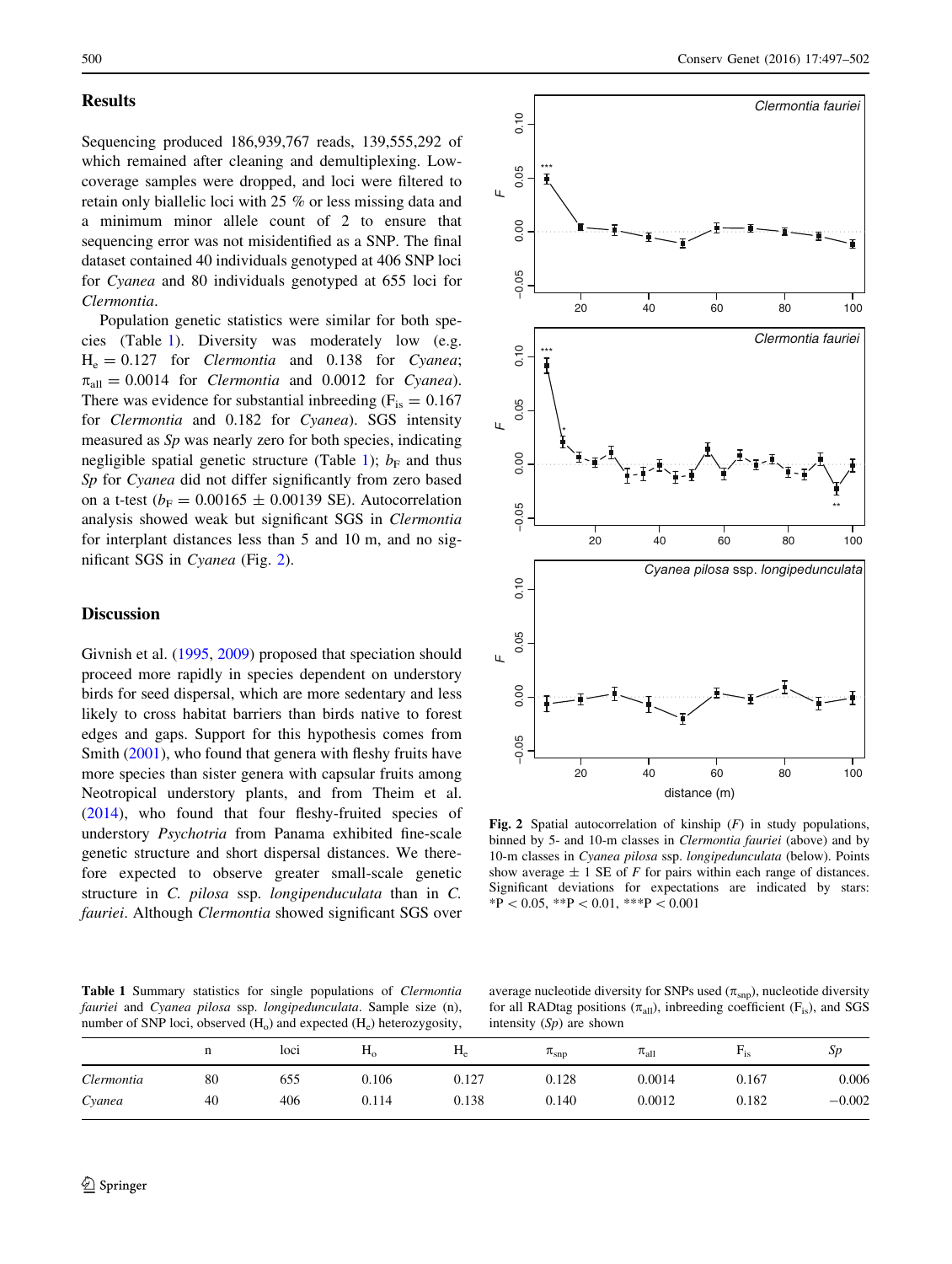<span id="page-4-0"></span>distances less than 10 m, Cyanea did not show any significant SGS, contrary to expectations (Fig. [2](#page-3-0)). Additionally, both showed very low values of Sp relative to other published studies (Vekemans and Hardy [2004](#page-5-0); Theim et al. [2014\)](#page-5-0), which for Cyanea did not differ significantly from zero. Very low values of  $Sp$  and a lack of SGS in Cyanea might reflect (1) reduced statistical power particularly at short distance classes due to small, low-density populations and sample dropout during genotyping (this especially would have affected the Cyanea dataset, which was reduced to  $n = 40$  for SGS analyses) (2) limited genetic variation due to possible population crashes associated with pre-existing conditions in the group, or due to canopy dieback or hurricanes a few decades ago (see above); or (3) large-scale movement of fruits by open- or edge-habitat birds after such disturbances. Given that inter-plant distances in the samples for both species have a similar distribution over distances  $<$ 150 m, it seems unlikely that differences between species in the distributions of sampled plants accounts for the different SGS patterns observed.

Gemmill et al. ([1998](#page-5-0)) quantified isozyme variation in populations of Brighamia insignis and B. rockii in the only previous study of population genetics in Hawaiian lobeliads. The extent of genetic variation  $(H_e)$  within those species was typical of that seen in several other Hawaiian lineages (Bidens, silversword alliance, and Tetramelopium in Asteraceae, Pritchardia in Arecaceae) but low comparable to flowering plants in mainland settings. More extensive comparisons indicate that mainland and insular populations generally do not differ significantly in genetic diversity, except that narrowly distributed island endemics do indeed exhibit low genetic diversity (García-Verdugo et al. 2015). Our findings of moderately low SNP diversity in two endemic Hawaiian lobeliads appear consistent with these trends.

The Hawaiian lobeliads represent the most diverse plant radiation on any single oceanic island or archipelago (Givnish et al. [2009\)](#page-5-0). Many species in this group are at risk or have already gone extinct due to a variety of factors, including loss of habitat and native pollinators (Givnish et al. [1995](#page-5-0)) including both honeycreepers and endemic 'o'o's (Lammers and Freeman [1986;](#page-5-0) Fleischer et al. 2008; Pender et al. [2014](#page-5-0)). Evidence of inbreeding and low genetic diversity in populations of relatively common species of Clermontia and Cyanea may reflect some preexisting characteristic of Hawaiian lobeliads, but might well be a result of the known loss of native pollinators. Other species of Clermontia and Cyanea appear to be mixed-mating and use self-pollination for reproductive assurance when pollinators are excluded (Cory et al. 2015). Given the relatively high inbreeding coefficients found in this study, it seems likely that C. fauriei and C. pilosa ssp. longipedunculata are also mixed mating. Low levels of genetic variation in C. pilosa ssp. longipedunculata in the

'Ola'a Tract may also reflect large fluctuations in population size there associated with massive dieback of canopy Metrosideros a few decades previously.

Because we only sampled one population per species, we are unable to determine if the low genetic diversity found is representative of the two species studied. Both Clermontia and Cyanea, however, were sampled in areas that are actively managed to reduce the impacts of feral pigs and other invasive species, so it is unlikely that they have been affected by the extreme disturbances that would be reducing population sizes in unprotected areas. Expanding this analysis to include other, potentially disturbed populations of C. pilosa ssp. longipeduculata and C. fauriei would increase our confidence in a loss of genetic diversity, possibly due to loss of pollinators or impacts on the canopy. Conservation efforts to maintain these two species may, in response to our findings, place special emphasis on the maintenance of genetic diversity across populations and require intentional cross-pollination to prevent excessive inbreeding and/or self-pollination.

Acknowledgments This work was supported by the Theophrastus Fund and an anonymous donor to the UW-Madison Department of Botany.

#### References

- Barrett SCH (1996) The reproductive biology and genetics of island plants. Philos Trans R Soc Lond B 351:725–733
- Burney CW, Brumfield RT (2009) Ecology predicts levels of genetic differentiation in Neotropical birds. Am Nat 172:358–368
- Carlquist S (1970) Hawaii: a natural history. Natural History Press, New York
- Catchen J, Hohenlohe PA, Bassham S, Amores A (2013) Stacks: an analysis tool set for population genomics. Mol Ecol 22: 3124–3140
- Center for Plant Conservation. (2015) Web lists of endangered plants. [http://www.centerforplantconservation.org/links/plantlinks.asp#](http://www.centerforplantconservation.org/links/plantlinks.asp#WebList) [WebList](http://www.centerforplantconservation.org/links/plantlinks.asp#WebList)
- Cory C, Pender R, Jones CE (2015) Can ornithophilous Hawaiian lobeliads produce seeds in the absence of pollinators? A test using Clermontia kakeana and Cyanea angustifolia (Campanulaeae). Pac Sci (in press)
- Diamond JM, Gilpin ME, Mayr E (1976) Species-distance relation for birds of the Solomon Archipelago, and the paradox of the great speciators. Proc Natl Acad Sci USA 73:2160–2164
- Fleischer RC, James HF, Olson SL (2008) Convergent evolution of Hawaiian and Australo-Pacific honeyeaters from distant songbird ancestors. Curr Biol 18:1927–1931
- Friar EA, Ladoux T, Roalson EH, Robichaux RH (2000) Microsatellite analysis of a population crash and bottleneck in the Mauna Kea silversword, Argyroxiphium sandwicense ssp sandwicense (Asteraceae), and its implications for reintroduction. Mol Ecol 9:2027–2034
- García-Verdugo C, Sajeva M, La Mantia T, Harrouni C, Msanda F, Caujapé-Castells J (2015) Do island plant populations really have lower genetic variation than mainland populations? Effects of selection and distribution range on genetic diversity analysis. Mol Ecol 24:726–741